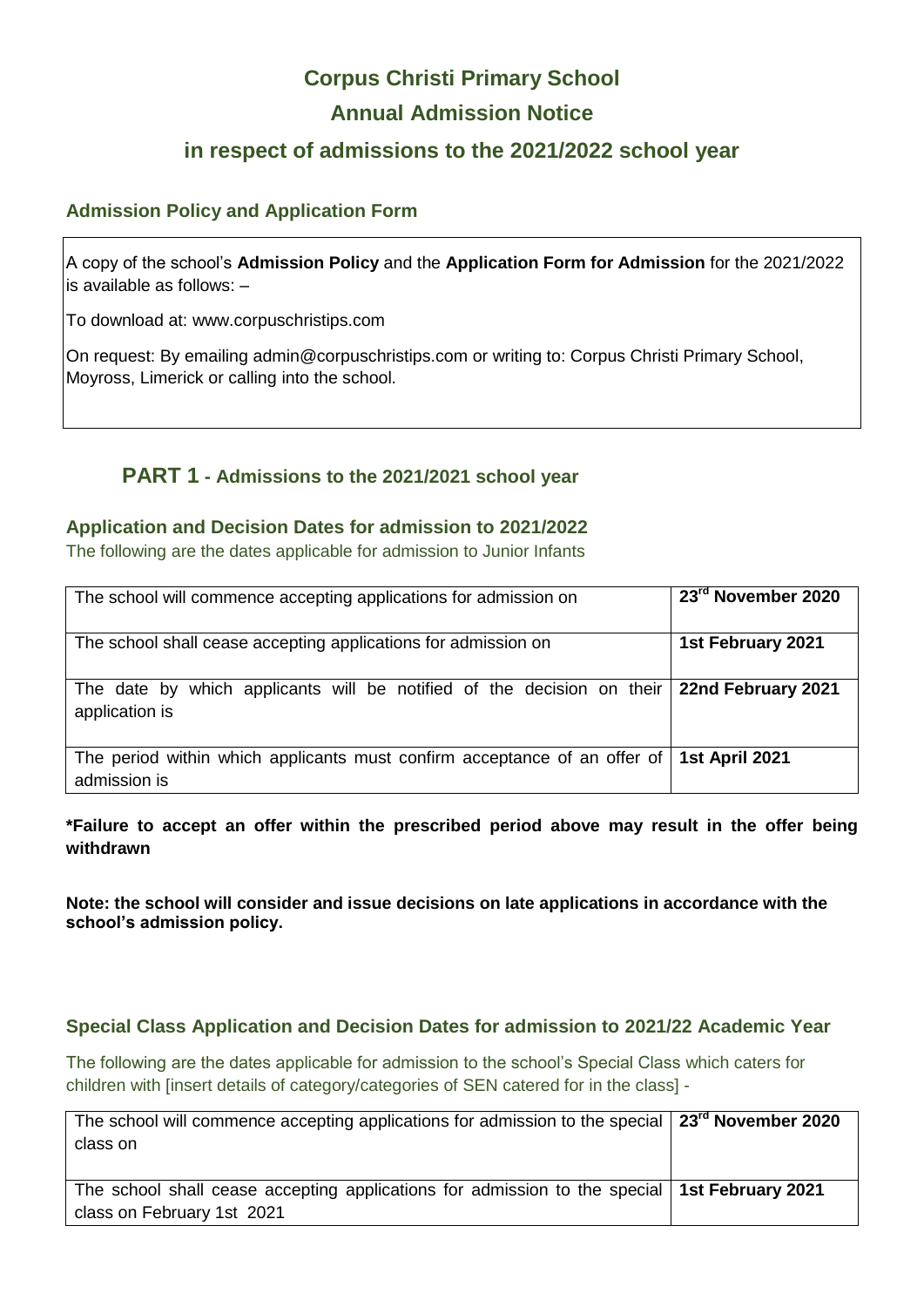| The date by which applicants will be notified of the decision on their 22nd February 2021  |  |
|--------------------------------------------------------------------------------------------|--|
| application for admission to the special class is                                          |  |
|                                                                                            |  |
| The period within which applicants must confirm acceptance of an offer of   1st April 2021 |  |
| admission is                                                                               |  |

**\*Failure to accept an offer within the prescribed period above may result in the offer being withdrawn**

### **Number of places being made available in 2020/2021**

| The number of places being made available in junior infants is                                   | 60             |
|--------------------------------------------------------------------------------------------------|----------------|
| The number of places being made available in the special class* catering for   MGLD Class: 4     |                |
| children with mild general learning difficulties and for children with autistic   ASD Class 1: 1 |                |
| spectrum disorder is                                                                             | ASD Class 2: 0 |

(**\*Note:** If school has a number of classes that cater for different categories of SEN, details of the numbers of places for each SEN class must be provided)